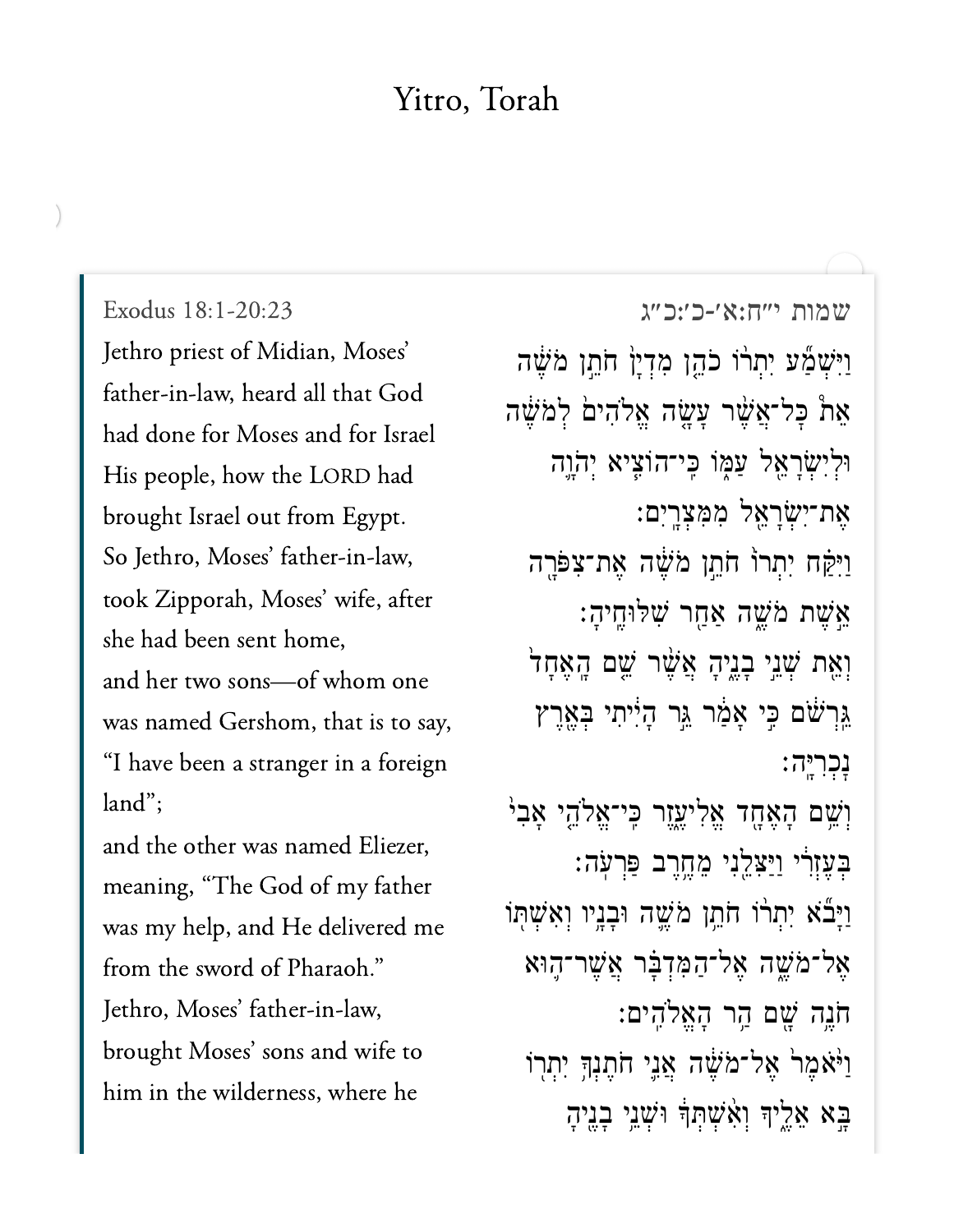was encamped at the mountain of God.

He sent word to Moses, "I, your father-in-law Jethro, am coming to you, with your wife and her two sons."

Moses went out to meet his fatherin-law; he bowed low and kissed him; each asked after the other's welfare, and they went into the tent.

Moses then recounted to his fatherin-law everything that the LORD had done to Pharaoh and to the Egyptians for Israel's sake, all the hardships that had befallen them on the way, and how the LORD had delivered them. And Jethro rejoiced over all the kindness that the LORD had shown

Israel when He delivered them from the Egyptians. "Blessed be the LORD," Jethro said, "who delivered you from the Egyptians and from Pharaoh, and

עמה: וַיְּשָׁמֹּחוֹּ יִישְׁמַּחוֹ וַיִּשַׁק־לֹוֹ וַיִּשְׁאֲלִוּ אִישׁ־לְרֵעֱהוּ לְשָׁלְוֹם וַיַּבְאוּ הָאַהֱלָה: וַיִּסַפֵּר מֹשֵׁהֹ לְחָתְנוֹ אֵת כָּל־אֲשֶׁר עָשָׂה יְהֹוָהֹ לְפַרְעָׂה וּלְמְצְרַׂיִם עַל אודת ישראל את כל־התלאה אֲשֶׁר מִצָאֲתַם בַּדֶּרֵךְ וַיַּצְלֵם יְהֹוֵה: וַיְּחַדְ יִתְרֹוֹ עֲל כַּל־הַטּוֹבָה אֲשֶׁר־עֲשֶׂה יְהֹוֵה לְיִשְׂרַאֱל אֲשֱר הִצִּילְוֹ מִיֵּד מִצְרֵיִם: וַיֹּאמֵר יִתְרוֹ בַּרְוּךְ יְהֹוָה אֲשֵׁר הִצִּיל אֵתְכֵם מִיַּד מִצְרֵיִם וּמִיַּד פּרִעָּה אֲשֱר הָצִיל אֶת־הַעַּם מְחַחַת יַד־מִצְרֵיִם: עַתָּה יָדַ֫עִתִּי כִּי־גָדְוֹל יִהֹוֶה מִכַּל־הָאֵלֹהֶים כִּי בַדָּבָר אֲשֶׁר זָדָוּ עַלִיהֵם: וַיִּקַּח יִתְרֹו חֹתֵן מֹשֱה עֹלֶה וּזְבָחֶים לֵאלֹהֶים וַיָּבֹא אַהֲרוֹ וִכְל | זְקְנֵי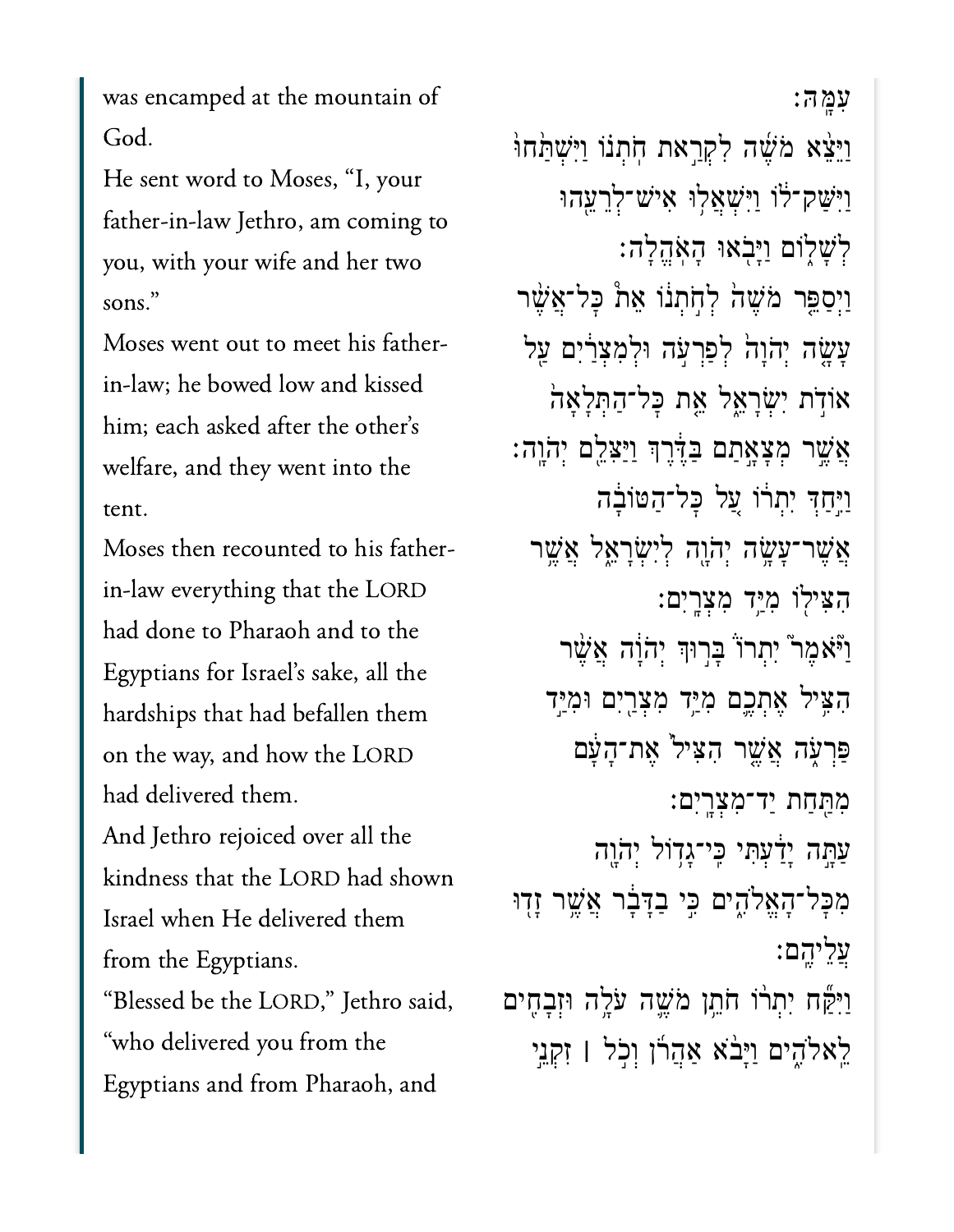who delivered the people from under the hand of the Egyptians. Now I know that the LORD is greater than all gods, yes, by the result of their very schemes against [the people]." And Jethro, Moses' father-in-law, brought a burnt offering and sacrifices for God; and Aaron came with all the elders of Israel to partake of the meal before God with Moses' father-in-law. Next day, Moses sat as magistrate among the people, while the people stood about Moses from morning until evening. But when Moses' father-in-law saw how much he had to do for the people, he said, "What is this thing that you are doing to the people? Why do you act alone, while all the people stand about you from morning until evening?" Moses replied to his father-in-law, "It is because the people come to me to inquire of God.

יִשְׂרָאֵל לָאֱכָל־לֵחֵם עִם־חֹתֵן מֹשֵׁה לִפְנֵי הַאֱלֹהִים: וַיְהִי מֶמָחֲרָת וַיֵּשֵׁב מֹשֵׁה לְשָׁפִּט אֵת־הָעֲם וַיַּעֲמָד הָעָם עַל־מֹשֵׁה מִן־הַבִּקֵר עַד־הָעֲרֵב: וַיַּרְאֹ חֹתֵן מֹשֶׁה אֱת כַּל־אֲשֶׁר־הִוּא עֹשֶׂה לַעֲם וַיֹּאמֶר מֵה־הַדָּבֶר הַזֶּהֹ אֲשֶׁר אַתֲה עֹשֶׂהֹ לַעֲם מַדִּוּעַ אַתֲה יוֹשֵׁבׂ לְבַדֶּךָ וְכָל־הָעֲם נִצְּב עָלֵיךָ מִן־בִּקֵר עַד־עֲרֻב: וַיְאמִר מֹשֵׁה לְחֹתְנִו כֵּי־יַבְא אֶלֵי הָעֲם לִדְרִשׁ אֵלֹהִים: כֵּי־יִהְיֶּה לָהֱם דָּבָר בֵּא אֵלֵי וְשֵׁפַטְתִּי בֵּין אֵישׁ וּבֵין רֵעֵהוּ וְהוֹדַעִּתֵּי אֵת־חָקֵי הָאֵלֹהֶים ואת־תורתיו: וַיַּאמֶר חֹתֵן מֹשֶׁה אֲלֵיו לֹא־טוֹב ּהַדְּבָר אֲשֱר אַתֶּה עֹשֱה: נְבְל תִּבֹּל גַּם־אַתֶּה גַּם־הָעֲם הַזֶּה אֲשֵׁר עִמֲךָ כֵּי־כָבֵד מִמְּךָּ הַדָּבָר לֹא־תוּכֵל עֲשָׂהוּ לִבְדֵּךְ: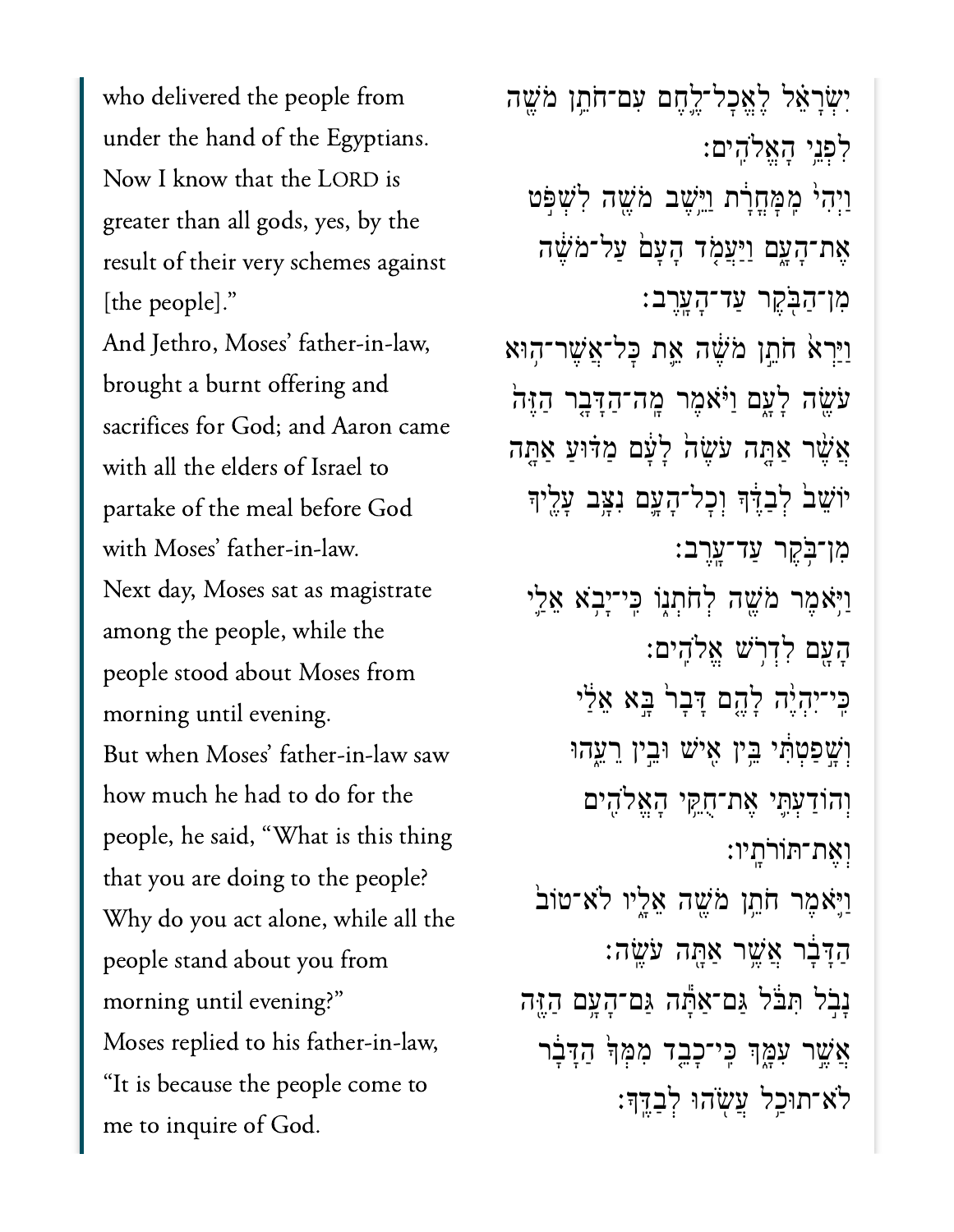When they have a dispute, it comes before me, and I decide between one person and another, and I make known the laws and teachings of God."

But Moses' father-in-law said to him, "The thing you are doing is not right;

you will surely wear yourself out, and these people as well. For the task is too heavy for you; you cannot do it alone.

Now listen to me. I will give you counsel, and God be with you! You represent the people before God: you bring the disputes before God, and enjoin upon them the laws and the teachings, and make known to them the way they are to go and the practices they are to follow. You shall also seek out from among all the people capable men who fear God, trustworthy men who spurn ill-gotten gain. Set these over them as chiefs of thousands, hundreds, fifties, and tens,

עַתָּֿה שָׁמֵע בִּקֹלְיֹ אִיעֲצְדָּ וִיהֵי אֱלֹהֶים עִמֱֽךְ הֵיֱה אֲתָּה לָעָּׁם מִוּל ַּהָאֱלֹהִים וְהֵבֵאתָ אַתֲה ֶא ת־ַה ְּד ָב ִ֖ר ים ֶא ל־ָה ֱא ֹלִֽה ים׃ וְהִזְהַרְחָּה אֶתְהֶם אֶת־הַחָקִים וְאֶת־הַתּוֹרָת וְהוֹדַעָּהַ לַּהֵּם ְאֶת־הַדֶּׂרֶךְ יֵלְכוּ בָדֶ וְאֱת־הַמֶּעֲשֶׂה ָאֲשֶׁר יַעֲשׂוּן: וְאַתְּה תֶחֱזֶה מִכְּל־דָּעָືם אַנְשֵׁי־<u>חַ</u>ׂיִל יִרְאֵי אֱלֹהֶים אַנִּשֵׁי אֲמֵת שְׂנִאֵי ָבְצַע וְשַׂמְתֵּ עֲלֵדֶם שָׂרֵי אֲלָפִים ְּשַׂרֵי מֵאׁוֹת שָׂרֵי חֲמִשִּׁים וְשָׂרֵי ַעֲשׂרֹת: וְשָׁפִטְוּ אֵת־הָעָם בְּכָל־עֵת וְהָיָ*ה* ּכָּל־הַדַּבָר הַגַּדֹל יַבֵיאוּ אֵלֶיִךְ וְכָל־הַדָּבֶר הַקָּטְן יִשְׁפִּטוּ־הֵם וְהָקֵל<sup>י</sup> ֵֽמ ָע ֶ֔ל יָך ְו ָנְׂש ֖א ּו ִא ָּֽת ְך׃ אָם אֶת־הַדָּבֶר הַיֶּה תַּעֲשֶׂה וְצִוּ<del>ּו</del> ְאֱלֹהִ֫יִּם וְיֵכַלְּתֵּ עֲמָׂד וְגָםׂ כָּל־הָעֲם ּהַדֵּׁה עַל־מְקֹמוֹ יַבְא בְשָׁלִוּם: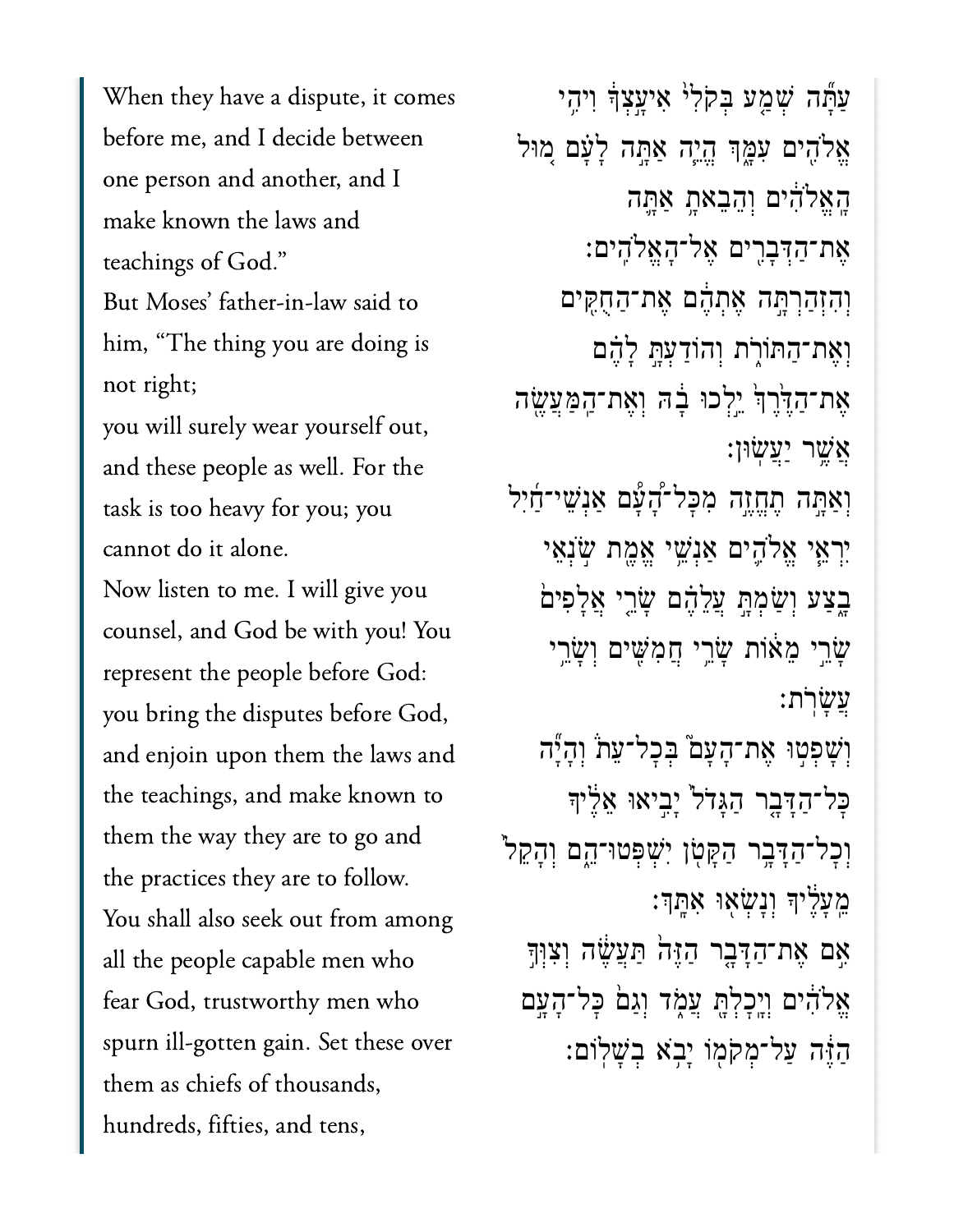and let them judge the people at all times. Have them bring every major dispute to you, but let them decide every minor dispute themselves. Make it easier for yourself by letting them share the burden with you. If you do this-and God so commands you—you will be able to bear up; and all these people too will go home unwearied." Moses heeded his father-in-law and did just as he had said. Moses chose capable men out of all Israel, and appointed them heads over the people—chiefs of thousands, hundreds, fifties, and tens; and they judged the people at all

times: the difficult matters they would bring to Moses, and all the minor matters they would decide themselves.

Then Moses bade his father-in-law farewell, and he went his way to his own land.

וַיִּשְׁמֵע מֹשֵׁה לְקִוֹּל חֹתְנְוֹ וַיַּּעֲשׂ כְּל :אַשֵׁר אַמַר וַיִּבְהַר מֹשֵׁה אֲנְשֵׁי־הַיְּלִ מִכָּל־יִשְׂרָאֵל וַיִּחֵן אֹתָם רָאשִׁים עַל־הָעֲם שָׂרֵי אֲלָפִיםׂ שָׂרֵי מֵאֹוֹת ּשָׂרֵי חֲמִשִּׁים וְשָׂרֵי עֲשָׂרִת: וְשָׁפִטְוּ אֶת־הָעֲם בִּכָל־עֵת אֵת־הַדָּבֶר הַקַּשָׁהֹ יִבְיאִוּן אֱל־מֹשֶׁה וְכַל־הַדָּבֵר הַקַּטְן ישפוטו הם: וַיִּשַׁלֵּח מֹשֵׁה אֶת־חֹתְנֶוֹ וַיֵּלֶךְ לְוֹ אֲל־אַרְצוֹ: {פ} בַּחֹרֵשׁ הַשְׁלִישִׁי לְצֵאת בִּנִי־יְשָׂרָאֵל מֵאֲרֵץ מִצְרֵיִם בַּיִּוֹם הַזֶּה בֵאוּ מִדְבֵּר סִינֵי: וַיִּסְעָוּ מֵרְפִידִים וַיָּבֹאוּ מִדְבֵּר סִינַו <u>וַיַּחֲ</u>נְוּ בַּמְדִבֶּר וַיְחַן־שָׁם יִשְׂרָאֵל ֵנֵגֵד הָהֶר: וּמֹשֵׁה עַלֵה אֵל־הָאֱלֹהֶים וַיִּקְרַ֫א אֵלֵיו יִהֹוָהֹ מִן־הָהָר לֵאמֹר כָּה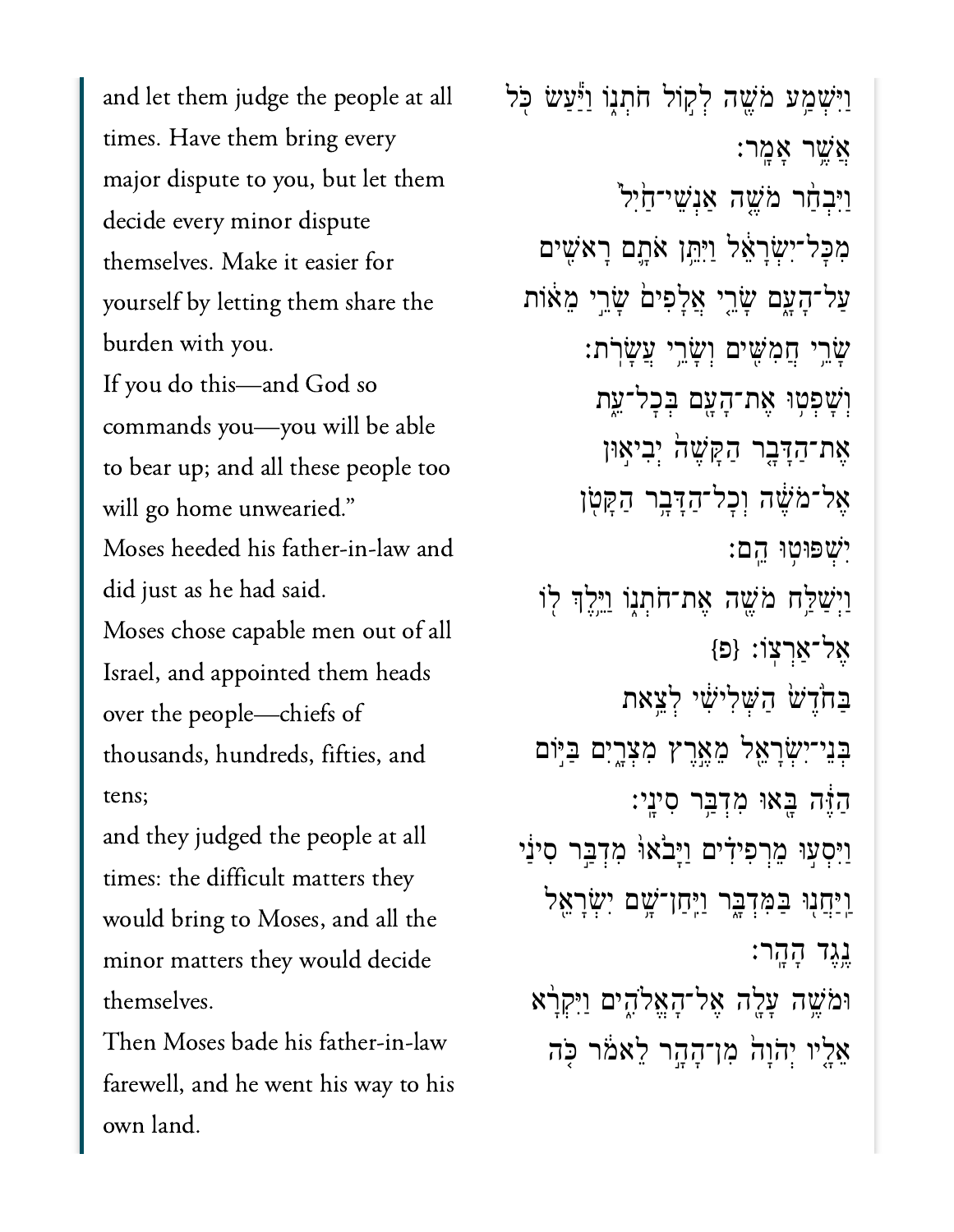On the third new moon after the Israelites had gone forth from the land of Egypt, on that very day, Sinai.Having journeyed from Rephidim,

Having journeyed from Rephidim,  $\frac{1}{\sqrt{1-\frac{1}{\sqrt{1-\frac{1}{\sqrt{1-\frac{1}{\sqrt{1-\frac{1}{\sqrt{1-\frac{1}{\sqrt{1-\frac{1}{\sqrt{1-\frac{1}{\sqrt{1-\frac{1}{\sqrt{1-\frac{1}{\sqrt{1-\frac{1}{\sqrt{1-\frac{1}{\sqrt{1-\frac{1}{\sqrt{1-\frac{1}{\sqrt{1-\frac{1}{\sqrt{1-\frac{1}{\sqrt{1-\frac{1}{\sqrt{1-\frac{1}{\sqrt{1-\frac{1}{\sqrt{1-\frac{1}{\sqrt{1-\frac{1}{\sqrt{1-\frac{1}{\sqrt{1-\frac{1}{\sqrt{1-\frac{1}{\sqrt{1-\frac{1$ and encamped in the wilderness. the move  $\frac{1}{\sqrt{2}}$ the mountain,

and Moses went up to God. The LORD called to him from the mountain, saying, "Thus shall you say to the house of Jacob and  $\frac{1}{1}$  did to the set of  $\frac{1}{1}$  did to the set of  $\frac{1}{1}$ 'You have seen what I did to the Egyptians, how I bore you on eagles' wings and brought you to  $M_{\odot}$ 

Now then, if you will obey Me faithfully and keep My covenant, you shall be My treasured possession among all the peoples. Indeed, all the earth is Mine, but you shall be to Me a kingdom of priests and a holy nation.' These

ֹתֹאַמַרׂ לְבֵית יַעֲקֹב וְתַגֵּיִד לְבְנֵי :ישׂראל אַחֵם רָאִיתֶם אֲשֱר עַשֳיתִי לְמִצְרָיִם וָאֵשֶׂא אֶתְכֵם עַל־כַּנְפֵי יִשְׁרִים וָאָבְא אֶתְכֶם אֵלֵי: וְעַתָּה אִם־שָׁמְוֹעַ תִּשְׁמְעוֹ בְּקֹלִי וּשָׁמַרְהֵם אֵת־בִּרִיתָי וְהָיִ<sup>יָ</sup>תֵם לֵי סְגְלָה מְכַל־הָעֲמָ֫ים כִּי־לֵי ּכַּל־הָאֲרֶץ: וְאַתֵּם תְּהִיוּ־לֵי מַמְלֵכֶת כֹּהֲנֵים וְגִוֹי ַקְדְוֹשׁ אֱלֶּה הַדְּבָרִים אֲשֱר תִּדַבֵּר ָאֲל־בְּנֵי יְשָׂרַאֱלֹ וַיָּבְא מֹשֶׁה וַיִּקְרָא לְזִקְנֵי הָעָם וַיֵּשֵׂם לִפְנֵיהֶם אֱת כָּל־הַדִּבְרֵים ָהַאֱלֵּה אֲשֶׁר צְוַּהוּ יְהֹוַה: וַיַּעֲנוּ כָל־הָעֶם יַחִדְוֹ וַיִּאֹמְרֹוּ כֵּל אֲשֶׁר־דָּבֵּ֣ר יְהֹוֶה נַעֲשֱׂה וַיֵּשֵׁב ּמֹשֱה אֶת־דִּבְרֵי הָעֲם אֶל־יְהֹוֶה: וַיֹּאמֶר יְהֹוָ֫ה אֱל־מֹשֵׁה הָנֵּ֫ה אֲנֹכִי ַּבָא אֵלֶּי<sub>ּד</sub>" בִּעַב הֱעָנָן בַּעֲבٗוּר יִשְׁמַע ָהַעַם בְּדַבְּרֵי עָמֶּ֫ךְ וְגַם־בְּךָ יַאֲמֶינוּ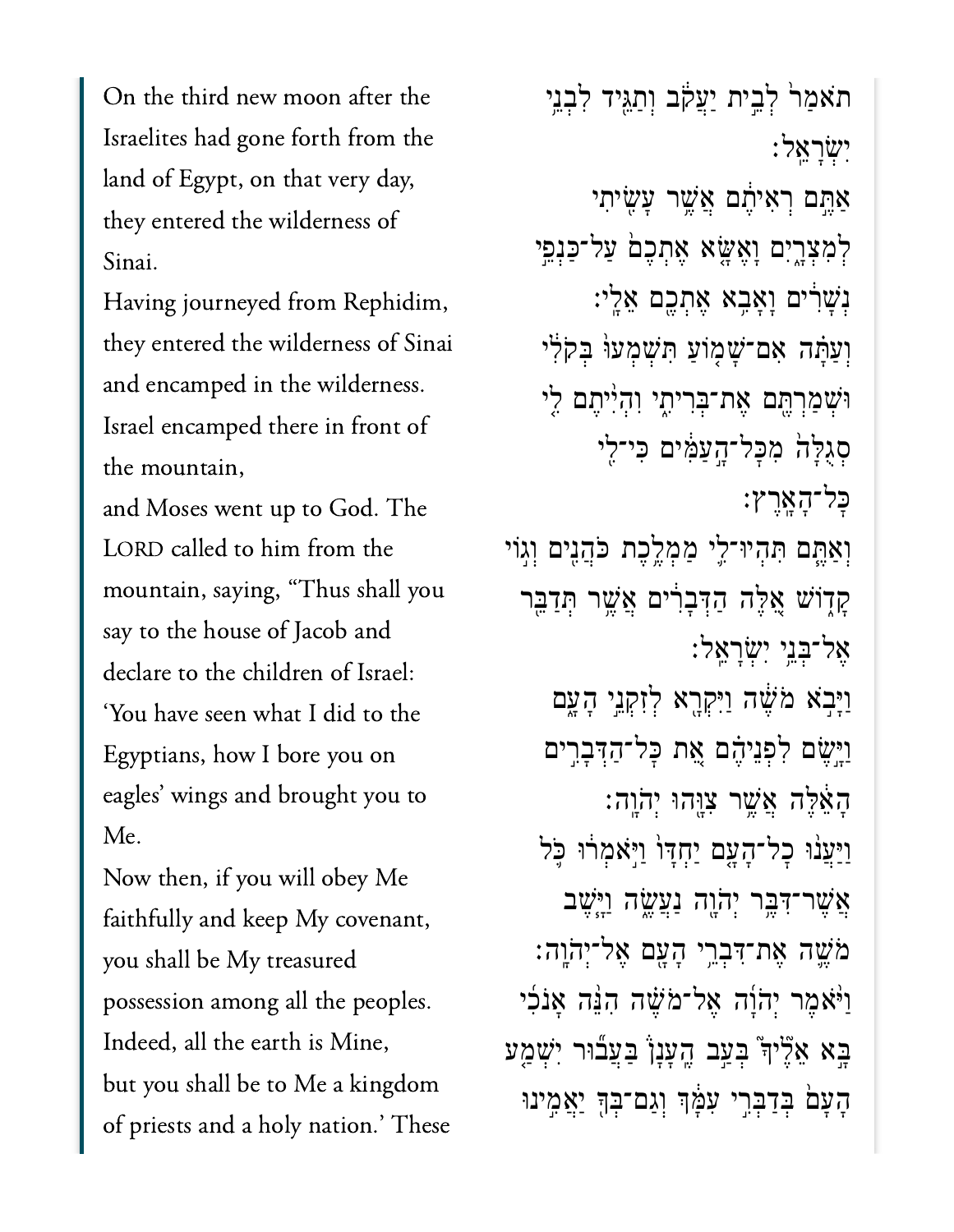are the words that you shall speak. to the children of Israel." Moses came and summoned the elders of the people and put before them all that the LORD had commanded him. All the people answered as one, saying, "All that the LORD has spoken we will do!" And Moses brought back the people's words to the LORD.

And the LORD said to Moses, "I will come to you in a thick cloud, in order that the people may hear when I speak with you and so trust you ever after." Then Moses reported the people's words to the and the Lord said to Moses said to Moses said the Lord said to Moses said the Lord said to Moses said the Said School said the Said School said the Said School said the Said School said the Said School said the Said School

and the LORD said to Moses, "Go to the people and warn them to them was help was help was help was help was help was help was help was help was help was help was help was he<br>The clothes was help was help was help was help was help was help was help was help was help was help was help them wash their clothes. Let them be ready for the third day; for on the third day the LORD the people, on Mount Sinai.the people, on Mount Sinai.

לְעוֹלֵם וַיַּּגֵד מֹשֵׁה אֵת־דִּבְרֵי הָעֲם ָאֱל־יִהוֵה: וַיֹּאֹמֶר יִהֹוֶה אֶל־מֹשֶׁה לֵךְ אֵל־הָעָּׁם וְקִדַּשְׁתָּם הַיְּוֹם וּמָחֱר וְכִבְּסִוּ שְׂמְלֹתֵם: וְהָיִוּ נִכֹּנֵים לַיְּוֹם הַשָּׁלְיֹשֵׁי כֵּי **|** ַּבְיִּוֹם הַשָּׁלְשָׁי יֵרֵד יְהֹוֶה לְעֵינֵי כְל־הָעֲם עַל־הַר סִינֵי: וְהָגִבַּלְתֵּ אֱת־הָעָם סַבֵיב לֵאמֹר ְהָשָׁמְרִוּ לַכֵּם עֲלְוֹת בָּהֶר וּנְגִעַ ּבְקַצֵהוּ כַּל־הַנֹּגֵעַ בָּהֶר מְוֹת יוּמֵת: ּלֹא־תְגַּע בֿוֹ יַ֫ד כֵּי־סָקוֹל יִסָּקֵל ֿ אוֹ־יָרְה יִיּרֶ<sup>ׂ</sup>ה אִם־בְּהֵמֶה אִם־אֵישׁ ֹלְא יְחָיֶה בִּמְשֹׁךְּ הַיּּבֵל הֱמָּה יַעֲלְוּ ָבהר: וַיֵּרֵד מֹּשֵׁה מִן־הָהָר אֵל־הָעֲם ֿוַיְקַדֵּשׁ אֶת־הָעָּם וַיְכַבְּסִוּ שִׂמְלֹתֶם: וַיֹּאֹמֶר אֶל־הָעָּׁם הֱיִוּ נְכֹנִים לְשָׁלְ**שֵׁת יַמְיִם אֲל־תְּגְשָׁוּ** 

ֶא ל־ִא ָּֽׁש ה׃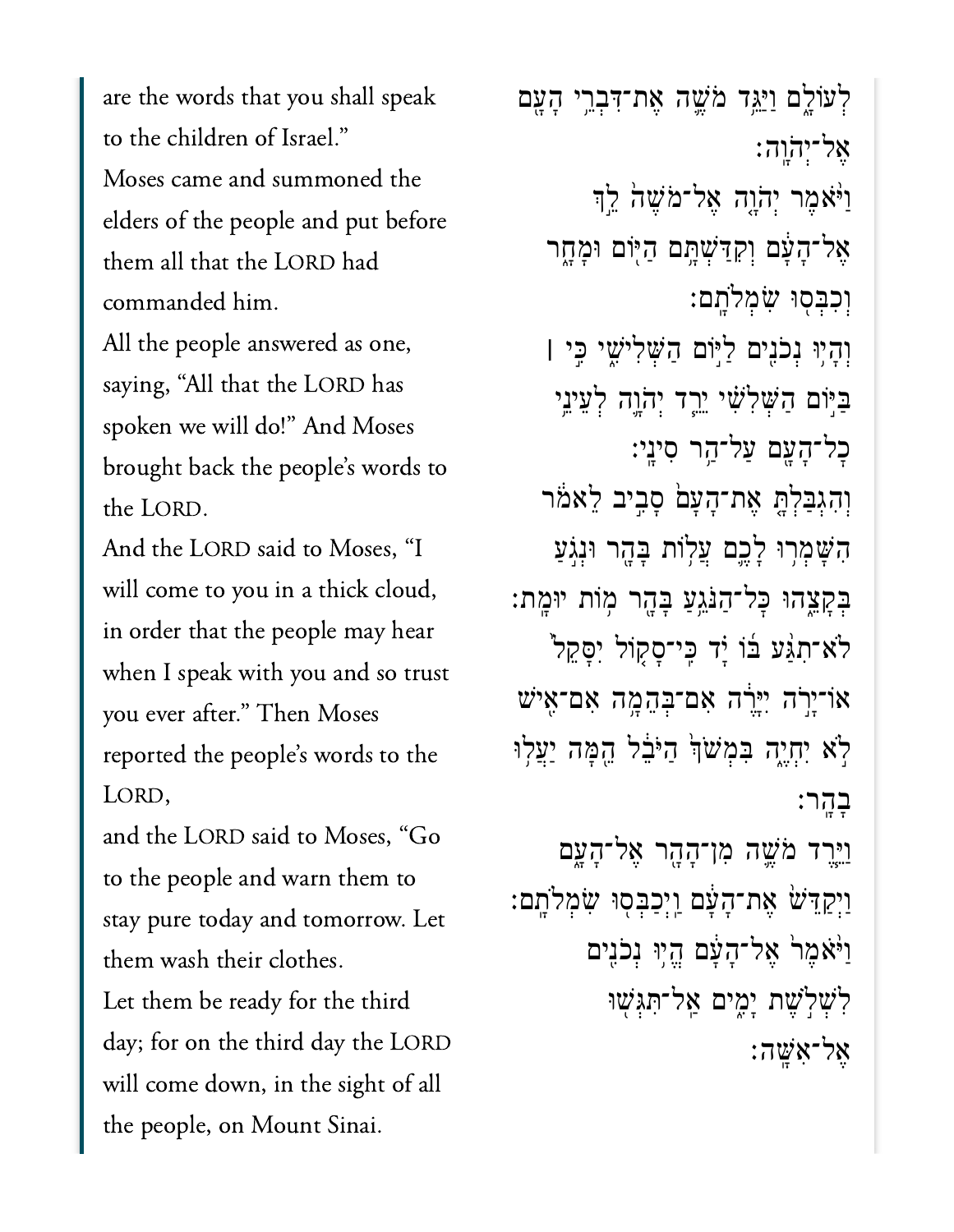You shall set bounds for the people  $\frac{1}{\sqrt{2}}$  up the mountain or touching  $\frac{1}{\sqrt{2}}$ going up the mountain or touching the border of it. Whoever touches the mountain shall be put to death: no hand shall touch him, but he shall be either stoned or shot; beast or man, he shall not live.' When the ram's horn sounds a long blast, they may go up on the mountain."  $M = 1 C_1$ mountain to the people and and the set of  $\mathbf{1}$  and  $\mathbf{1}$  and  $\mathbf{1}$  and  $\mathbf{1}$  and  $\mathbf{1}$  and  $\mathbf{1}$  and  $\mathbf{1}$  and  $\mathbf{1}$  and  $\mathbf{1}$  and  $\mathbf{1}$  and  $\mathbf{1}$  and  $\mathbf{1}$  and  $\mathbf{1}$  and  $\mathbf{1}$  and  $\mathbf{1}$  and  $\mathbf{1}$  an and they washed their clothes. And he said to the people, "Be ready for the third day: do not go near a woman."

On the third day, as morning dawned, there was thunder, and lightning, and a dense cloud upon the mountain, and a very loud blast of the horn; and all the people who were in the camp trembled. Moses led the people out of the camp toward God, and they took

וַיְהִי ּבְיּׂוֹם הַשְׁלִישִׁי בְּהְיָת הַבֹּקֶר וַיְהִי קֹלֹת וּבְרָקִים וְעָנָן כָּבֵד<sup>וֹ</sup> ַעֲל־הָהָר וִקְל ּשֹׁפֶר חָזֶק מְאָד וַיֵּחֵרַד כָּל־הָעָם אֲשֵׁר בַּמַּחֲנֵה: וַיּוֹצֵא מֹשֵׁה אֶת־הָעֲם לְקִרַאת הַאֵלֹהִים מִו־הַמַּחֲנֵה וַיִּתִיַצִּבְוּ ַּבְּתַחְתֵּית הָהֱר: וְהַר סִינַי<sub>ْ</sub> עַּשֳׁן כָּלֹּוֹ מְׁפִּנֵּי אֲשֵׁר י<u>ַר</u>ְד ַעֲלֵיו יְהֹוֶה בָּאֵֽשׁ וַיַּעַל עֲשָׁנוֹ כִּעֱשֶׁן ּהַכִּבְשָׁן וַיֵּחֱרַד כָּל־הָהָר מִאָּד: וַיְהִי קוֹל הַשֹּׁפָר הוֹלֵךְ וְחָזֵק מְאָד ֹמֹשֵׁה יִדַּבֶּ֫ר וְהָאֱלֹהֶים יַעֲנֵנּוּ בְקוֹל: וֵיֵּרֵד יִהֹוֶה עַל־הַר סִינֵי אֵל־רִאֹש הָהֶר וַיִּקְרָ֫א יִהֹוֵה לְמֹשֵׁה ָאֲל־רָא<sup>ָּ</sup>שׁ הָהָר וַיֵּעֲל מֹשֵׁה: וַיָּאֹמֶר יְהֹוָה<sup>ָ</sup> אֱל־מֹשֶׁה רֵד הָעֵד ַבְּעֲם פֶּן־יֶהֶרְסִוּ אֶל־יְהֹוָה לְרָאוֹת וְנַפֵל מְמֵנּוּ רֵב: וְגַם הַכֹּהֲנֵים הַנְּגַּשֵׁים אֱל־יִהֹוֵה יִתְקַדָּשׁוּ פֵּוְ־יִפְרְץ בָּהֵם יִהֹוֵה: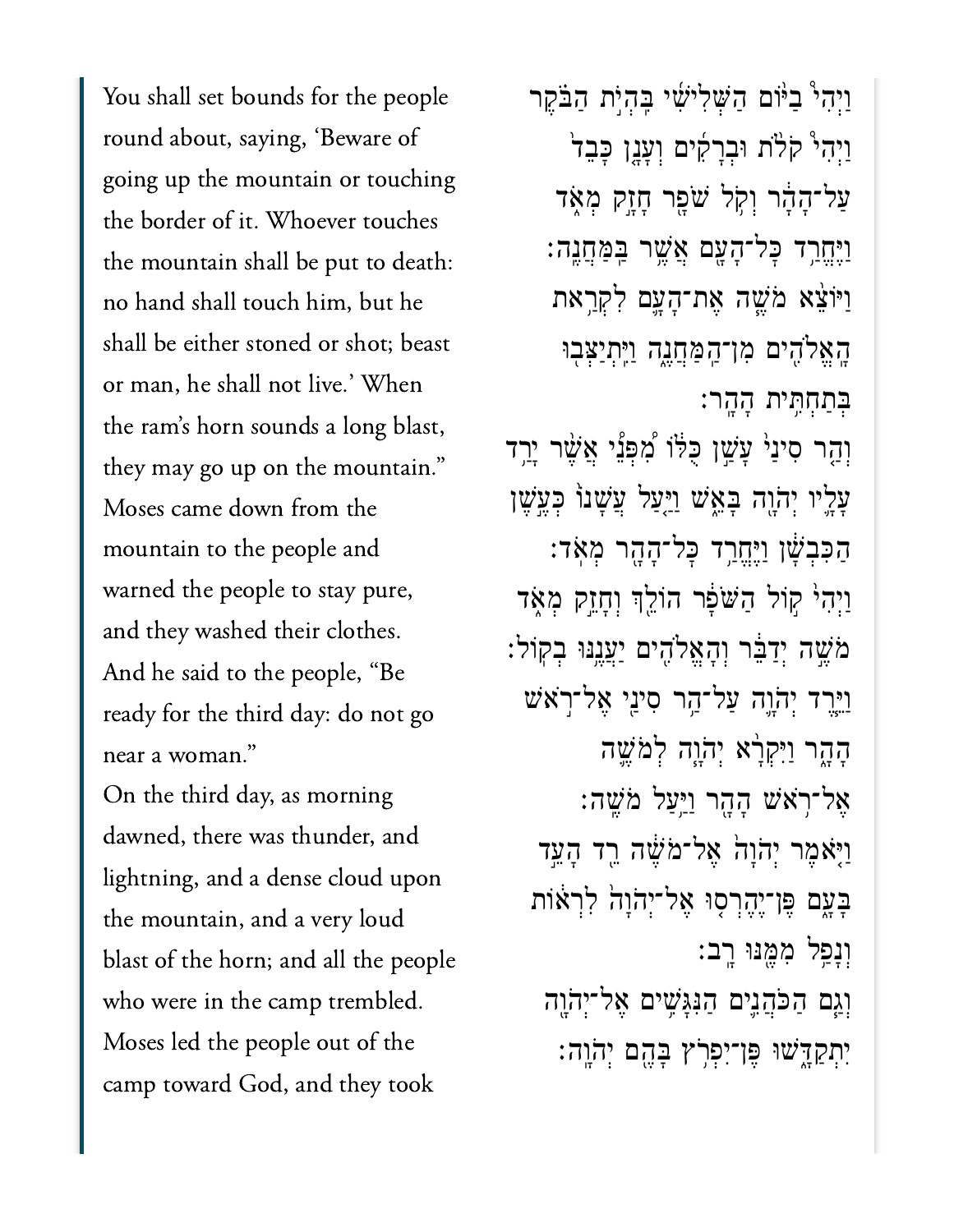their places at the foot of the mountain.

Now Mount Sinai was all in smoke, for the LORD had come down upon it in fire; the smoke rose like the smoke of a kiln, and the whole mountain trembled violently.

The blare of the horn grew louder and louder. As Moses spoke, God answered him in thunder. The LORD came down upon Mount Sinai, on the top of the mountain, and the LORD called Moses to the top of the mountain and Moses went up. The LORD said to Moses, "Go down, warn the people not to break through to the LORD to gaze, lest many of them perish. The priests also, who come near the LORD, must stay pure, lest the LORD break out against them." But Moses said to the LORD, "The people cannot come up to Mount Sinai, for You warned us saying,

וַיִּאמֶר מֹשֶׁהֹ אֱל־יִהוַֹה לֹא־יוּבַל הַעַּׁם לַעֲלִת אֱל־הֵר סִינֵי כֵּי־אַתַּٞה הַעֲדָֹתָה בָּנוּ לֵאמֹר הַגְבֵּל אֵת־הָהָר וִקְדַּשִׁתַּוֹ: וַיֹּאמֶר אֲלֵיו יְהֹוַהֹ לֵדְ־רֶֹד וְעַלֵיתַ אַתַּה וְאַהֲרֹן עִמֶּךְ וְהַכֹּהֲנֵים וְהָעָּם אַל־יֵהֵרְסֶוּ לַעֲלֹת אֵל־יִהֹוַה פֵּן־יִפְרָץ־בֵּם: וַיֵּרֵד מֹּשֵׁה אֵל־הָעֲם וַיְאֹמֶר  ${S}$ אַלְהֵם:  ${O}$ וַיִדַבֵּר אֱלֹהִים אֱת כָּל־הַדְּבְרִים הַאֲלֶה לֵאמֹר: {ס} אֲנֹכֶ<sup>וֹ</sup> יִהֹוֶה אֱלֹהֵ֫יִךְ אֲשֱר הוֹצֵאתֵיךָ מֵאֵרֵץ מִצְרַיִם מְבֵית עֲבָדֶים: לָא־יִהְיֶה־לְךָ אֱלֹהָים אֶחֶרִים על־פּנֹי: לָא־תַעֲשָׂה־לְךָ פֶּסֶל<sup>י</sup> ו וְכָל־תְּמוּנְה; אֲשֱר בַּשָּׁמַׂיִם ׁ מִצַּׁעַל וַאֲשֶׁר *`* בָּאֲרֵץ מִחֲ<u>ְחַת וַאֲ</u>שֶׁר בַּמֱיִם | מְחֵחַת לַאֲרֶץ: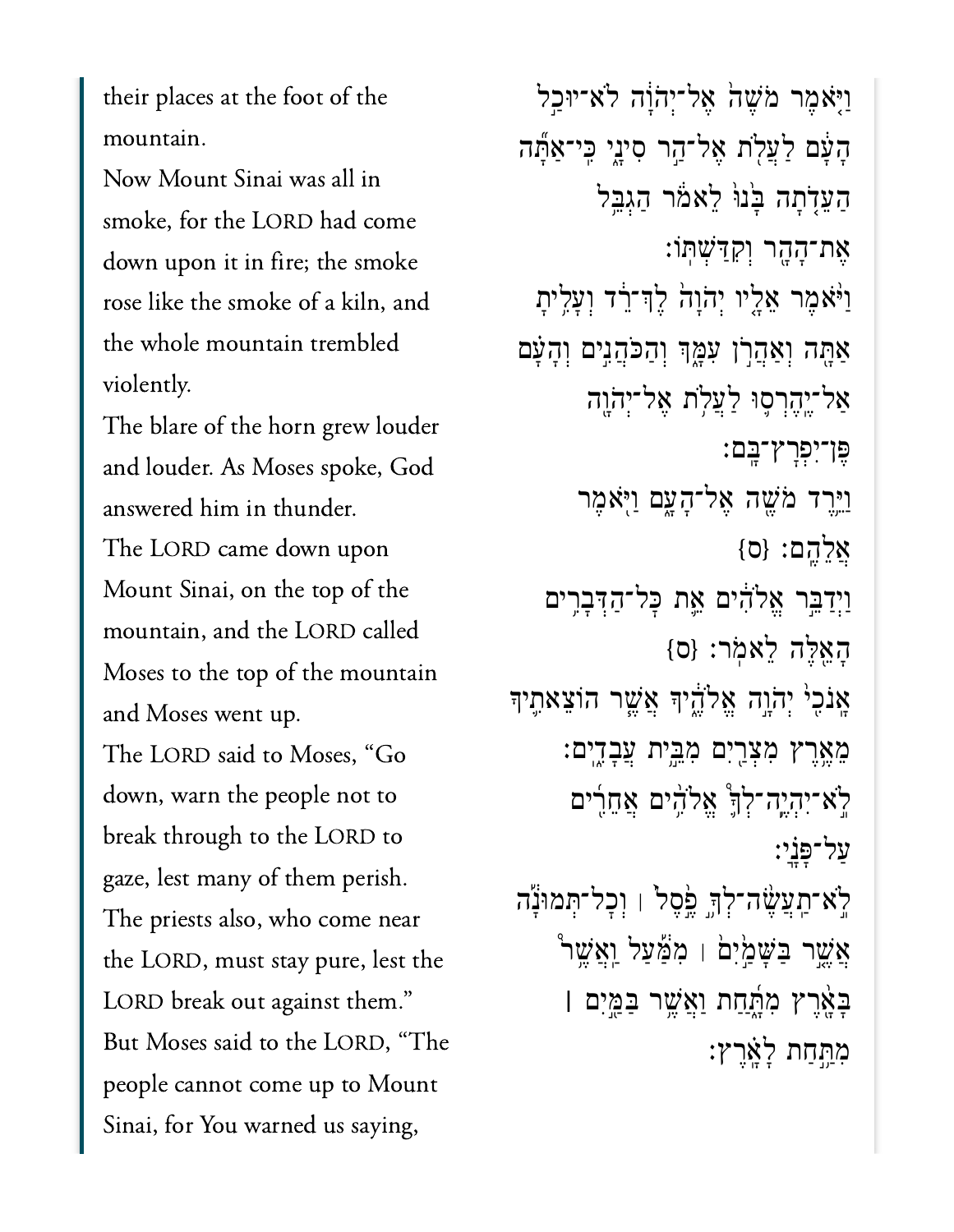'Set bounds about the mountain and sanctify it." So the LORD said to him, "Go down, and come back together with Aaron; but let not the priests or the people break through to come up to the LORD, lest He break out against them." And Moses went down to the people and spoke to them. God spoke all these words, saying: I the LORD am your God who brought you out of the land of Egypt, the house of bondage: You shall have no other gods besides Me.

You shall not make for yourself a sculptured image, or any likeness of what is in the heavens above, or on the earth below, or in the waters under the earth.

You shall not bow down to them or serve them. For I the LORD your God am an impassioned God, visiting the guilt of the parents upon the children, upon the third

לא־תִשְׁתַּחֲוֶה לָהֱםْ וִלְא תָעָבְדֶם כִּי אֲנֹכִّי יְהֹוֶה אֱלֹהֵ<sup>ׂי</sup>וּ אֵל קַנָּׁא פּקֵד עֲוֹן אַבְת עַל־בַּנֵים עַל־שָׁלֵשֶׁים וְעַל־רְבֵעִים לְשֹׂנָאֵי: וְעֵׂשָׂה חֵׂסֶד לַאֲלַפִּים לְאֹהֲבֵי וּלְשֹׁמְרֵי מְצִוֹתָי: {ס} לֹא תִשֵּׂא אֵת־שֵׁם־יִהֹוֶה אֱלֹהֶיךּ לַשֲׁוָא כֵּי לְא יְנַקֵּהֹ יְהֹוַּׁה אֱת  $\{D\}$ אַשֵׁר־יִשֵּׂא אַת־שָׁמְוֹ לַשֶּׁוְא זַכֲוֹר אֵת־יוֹם הַשַּׁבָּת לְקַדִּשׁוֹ: ּשֵׁשָׁת יַמֵּים הַעֲבֹד<sup>ּ</sup> וְעָשֵׂיתַ כַּל־מְלַאכְחֲדָ׃ וְיֹוֹםׂ הַשָּׁבִיעֶׁי שַׁבֶּת | לַיהֹוֶה אֵלֹהֵ֫יִךְ לְאִ־תַעֲשָׂה כָל־מִלָאֹכָה אַתָּה I וּבִנְךְ ווּבְנָתֵךְ עַבְדָךָ וַאֲמֶתִךְ ּוּבְהֵמְהֵׁךְּ וְגֵרְךָּ אֲשֱר בִּשְׁעֲרֵיךָ: כֵּי שֵׁשָׁת־יָמִים עַשָּׂה יְהֹוַה אֶת־הַשָּׁמַיִם וְאֶת־הָאָרֶץ אֶת־הַיֶּם וְאֶת־כָּל־אֲשֶׁר־בָּם וַיָּנַח בַּיִּוֹם הַשָּׁבִיעִי עַל־כֶּן בֶּרֵךְ יְהֹוֶה אֶת־יִוּם הַשֲׁׁבָת וַיִּקְדָּשֱׁהוּ: {ס}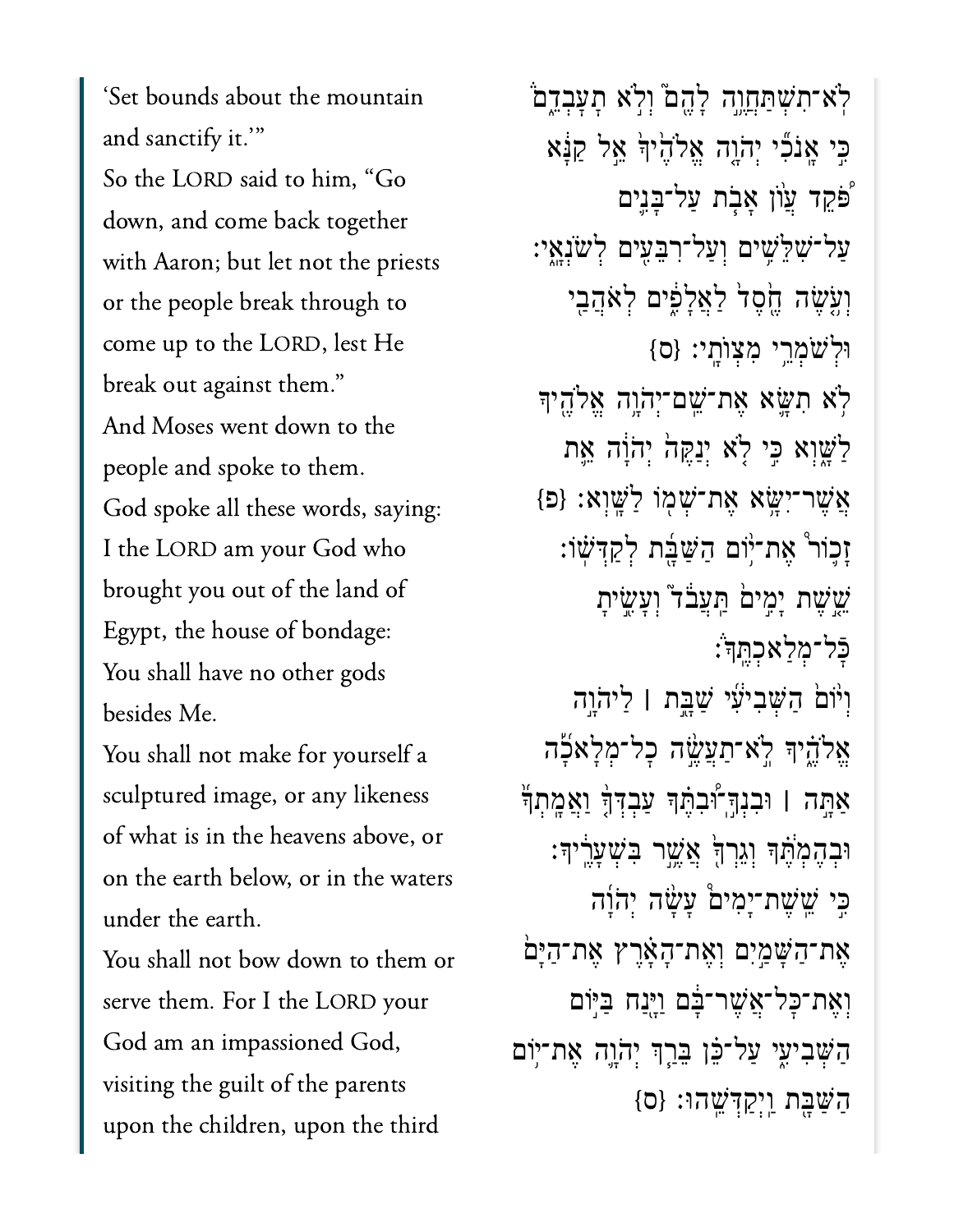those who references those who reject Me, but showing kindness to the thousandth generation of those who love Me and keep My commandments.

You shall not swear falsely by the name of the LORD your God; for the LORD will not clear one who swears falsely by His name.

Remember the sabbath day and keep it holy.

Six days you shall labor and do all your work,

.<br>but the seventh day is a sabbath of the LORD your God: you shall not do any work-you, your son or daughter, your male or female slave, or your cattle, or the stranger who is within your settlements. For in six days the LORD made heaven and earth and sea, and all that is in them, and He rested on the seventh day; therefore the LORD blessed the sabbath day and hallowed it.

ַּכְּבֵד אֵת־אָבִיךְ וְאֵת־אָמֱךְּ לְמַעַן ַיַּאֲרְכְוּן יָמֱיִךְ עֲל הָאֲדָמָ֫ה  $\{ \circ \} : \mathbb{R}^2_+$  וֹהֲלֶהָ יִךְ לִהְי ַּלְֹא תְּרְצַח: {ס} לְֹא תְּנָאֲף: {ס ְלָֹא הְּגִנָּב: {ס} לְא־תַעֲנֶה בְרֵעֲךָ ַּעֲד שֲׁקֵר: {ס  $\{$ סׂא תַחְמְד בֵּית רֻעֵךְ  $\{$ ס לֹא־תַחְמٌד אֱשֶׁת רֵעֲךָ וְעַבְדָוֹ ַוַאֲמַתוֹ וְשׁוֹרְוֹ וַחֲמֹרֹוֹ וְכְל אֲשֱר  $\{E\}$  :  $\sum$ לְרֻעֲךְ וִכָל־הָעָם רֹאִים אֶת־הַקּוֹלֹת וְאֵת־הַלַּפִּידָם וְאֵת קִוֹּל הַשֹּׁפָר וְאֵת־הָהָר עַשֵׁן וַיַּרָא הָעָם וַיַּּנָעוּ וַיַּעַמְדִוּ מֵרַחֹק: וַיֹּאמְרוּׂ אֱל־מֹשֶׁה דַּבֵּר־אֲתָּה עָמֲנוּ וְנִשְׁמַעַה וְאַל־יִדַבֵּ֣ר עִמֲ֣נוּ אֱלֹהֶֽים ֶּפ ן־ָנ ֽמ ּות׃ ֿוַיֹּאמֶר מֹשֶׁה אֶל־הָעָם ֿאַל־תִירָאוּ ְּכִּי לְבַעֲבוּר ׁנַסְוֹת אֶתְכֶם בָּא ְהָאֱלֹהֶים וּבַעֲבוּר תִּהְיֶה יִרְאָתֶוֹ ַעֲל־פָּנֵיכֵם לְבְלְתֵּי תֶחֱטֲאוּ: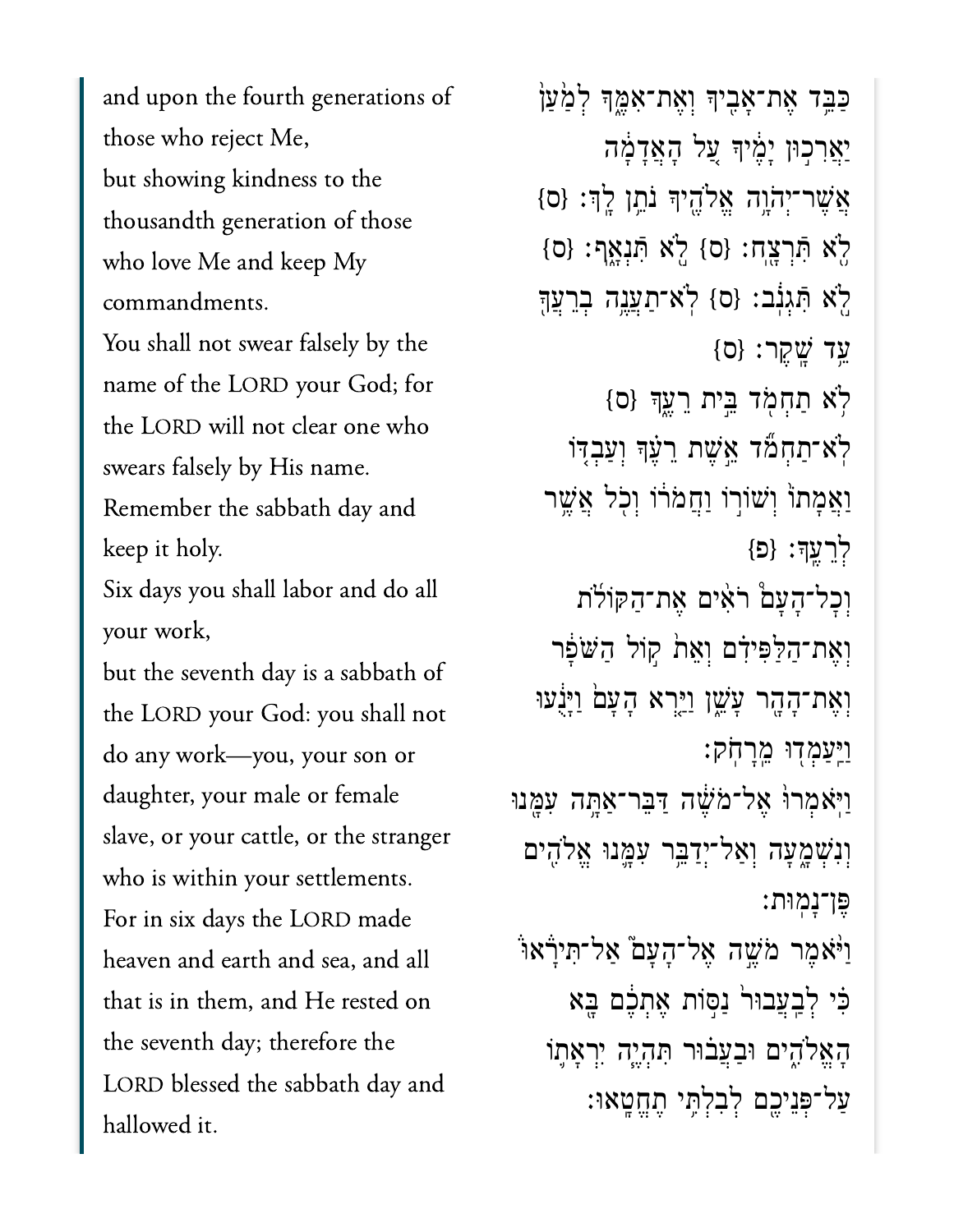Honor your father and your mother, that you may long endure on the land that the LORD your God is assigning to you. You shall not murder.You shall not commit adultery.You shall not steal. You shall not bear false witness against your neighbor. You shall not covet your neighbor's house: you shall not covet your neighbor's wife, or his male or  $\begin{array}{ccc} \sim & 1 & 1 & \cdots & 1 \end{array}$ anything that is your neighbor's. All the people witnessed the the horn and the mountain  $t$ the horn and the mountain smoking; and when the people saw it, they fell back and stood at a distance.

"You speak to us," they said to<br>Moses, "and we will obey; but let "You speak to us," they said to not God speak to us, lest we die." Moses answered the people, "Be not afraid; for God has come only in order to test you, and in order that the fear of Him may be ever

וַיַּעֲמָד הָעָם מֵרָחָק וּמֹשֵׁה נִגַּֽשׁ ֶאל־ָֽהֲעָרֶ֔פל ֲאֶׁשר־ָׁ֖שם ָהֱאֹלִֽהים׃ }ס{ <mark>וַיִּאֹמֶר</mark> יְהֹוָהֹ אֶל־מֹשֶׁה כְּה תֹאמַר אֶל־בְּנֵי יִשְׂרָאֵל אַחֱם רְאִיהֶם כֵּי ִמן־ַהָּׁשַ֔מִים ִּדַּ֖בְרִּתי ִעָּמֶֽכם׃ ֹלְא תַעֲשִׂוּן אִתֶּי אֱלָׂהֵי כֶׂסֶף וֵאלֹהֵי ַזְהָב לְא תַעֲשִׂוּ לָכֶם: מִזְבַּח אֲדָמָה ֿתַּעֲשֶׂה־לִּיْ וְזָבַחְתָּ ַעֲלָיו אֶת־עֹלָהֵיִךְ וְאֶת־שָׁלָמֶיִךָ ְאֶת־צְאָנְךָ וְאֶת־בְקָרֵךְ בְּכָל־הַמָּקוֹם אֲשֶׁר אֲזָכֵּיר אֶת־שָׁמִ֫י אַבְוֹא אֱלֵיך ּוֵבַרְכִּֽתיָך׃ וְאִם־מִזְבַּח אֲבָנִים הַעֲשֶׂה־לִּי ּלְׂא־תִבְנֵה אֵתְהֶן גָּזֶית כֵּי חַרִבְּךָ ֵהַ֥נְפָּת ָעֶ֖ליָה ַוְּתַֽחְלֶֽלָה׃ וִיִ<sup>י</sup>א־תַעֲלֵה בִמַעֲלְת עֲל־מִזְבָּחֶי  ${z}$ ָאֲשֶׁר לְאֹ־תִגְּלֶה עֶרְוְתְךָ עָלֶיו: {פ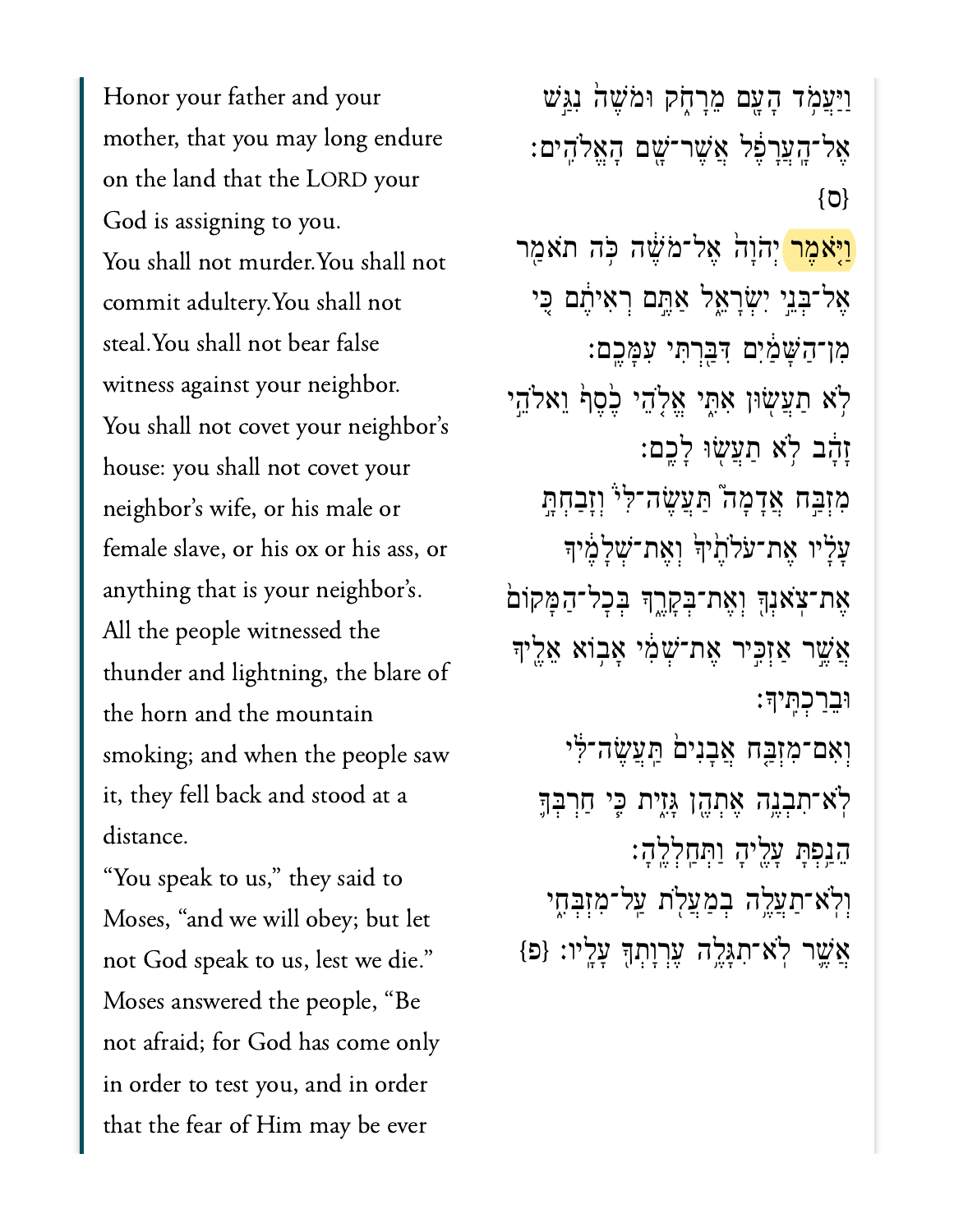with you, so that you do not go  $\mathcal{S}$  the people remained at a people remained at a people remained at a  $\mathcal{S}$ 

So the people remained at a distance, while Moses approached the thick cloud where God was. The LORD said to Moses: Thus shall you say to the Israelites: You yourselves saw that I spoke to you from the very heavens:  $\frac{1}{2}$  make an any shall shall be a shall be a shall be a shall be a shall be a shall be a shall be a shall be a shall be a shall be a shall be a shall be a shall be a shall be a shall be a shall be a shall be a shall

 $y = 1$  make for  $y = 1$  make  $y = 1$  make  $y = 1$  $\mathcal{O}(\mathcal{O})$ of gold. .<br>of gold.<br>Make for Me an altar of earth and

sacrifice on it your burnt offerings and your sacrifices of well-being, your sheep and your oxen; in every place where I cause My name to be mentioned I will come to you and  $\mathbf{A}$ 

 $\lambda$  if  $\lambda$  if  $\lambda$  if  $\lambda$  if  $\lambda$  if  $\lambda$  if  $\lambda$  if  $\lambda$  if  $\lambda$  if  $\lambda$  if  $\lambda$  if  $\lambda$  if  $\lambda$  if  $\lambda$  if  $\lambda$  if  $\lambda$  if  $\lambda$  if  $\lambda$  if  $\lambda$  if  $\lambda$  if  $\lambda$  if  $\lambda$  if  $\lambda$  if  $\lambda$  if  $\lambda$  if  $\lambda$  if  $\lambda$  if  $\lambda$  stones, do not build it of hewn  $\mathcal{C}$  1 + 11 upon them you have profaned them.